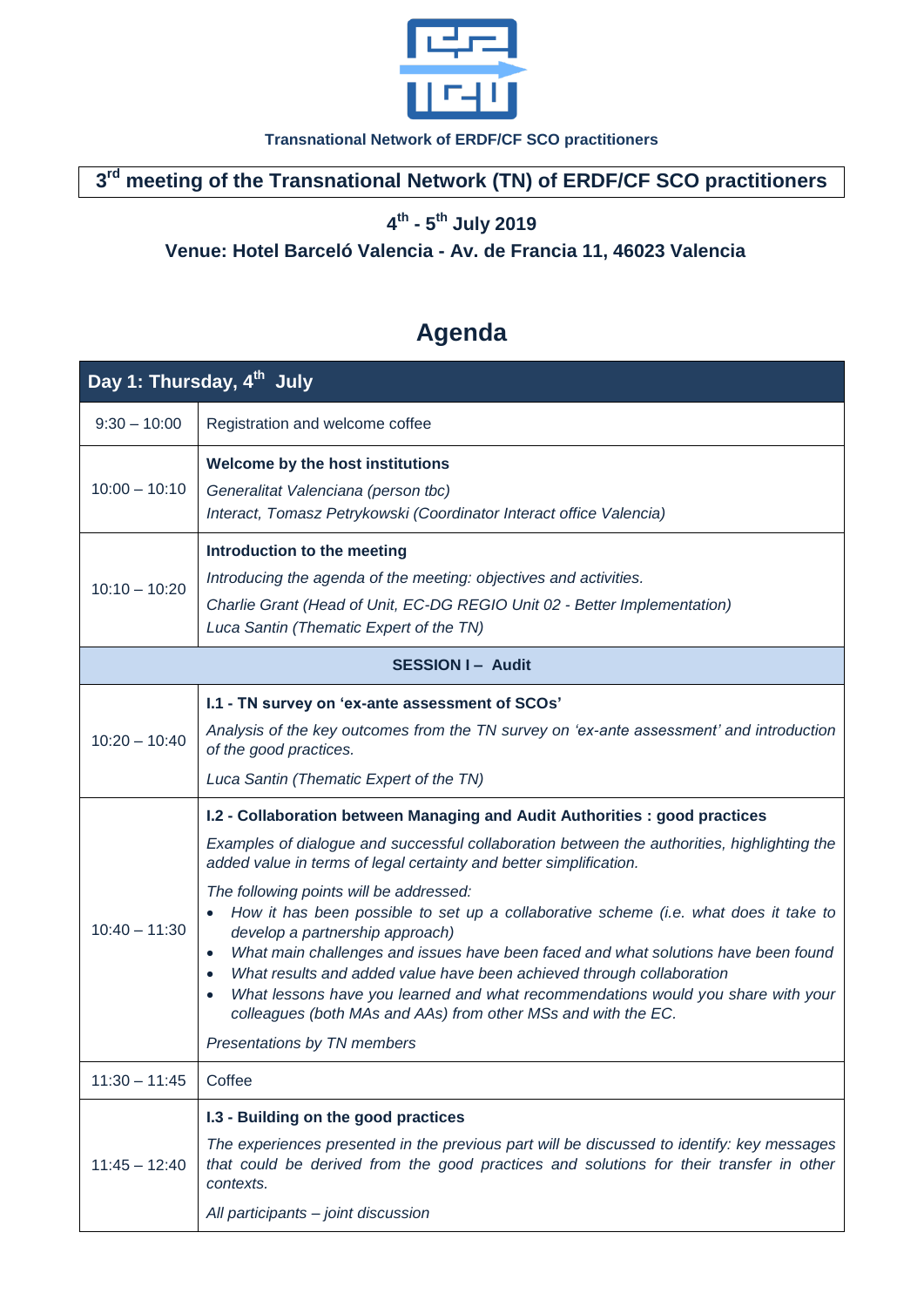| SESSION II - Coordination and dissemination of SCOs at national and EU Level |                                                                                                                                                                                                                                                                               |  |
|------------------------------------------------------------------------------|-------------------------------------------------------------------------------------------------------------------------------------------------------------------------------------------------------------------------------------------------------------------------------|--|
|                                                                              | II.1 - TN survey on 'national networks'                                                                                                                                                                                                                                       |  |
| $12:40 - 13:00$                                                              | Analysis of the key outcomes from the TN survey on 'national networks' and introduction on<br>'coordination of SCOs at national and transnational level'.                                                                                                                     |  |
|                                                                              | Luca Santin (Thematic Expert of the TN)                                                                                                                                                                                                                                       |  |
| $13:00 - 14:00$                                                              | Lunch                                                                                                                                                                                                                                                                         |  |
| $14:00 - 14:45$                                                              | II.2 - Coordinating SCOs at national and transnational level: good practices                                                                                                                                                                                                  |  |
|                                                                              | On the basis of the outcomes of the survey, a first set of examples on how to coordinate the<br>implementation of SCOs at national level will be presented.<br>Representatives of Interact will present their experience in coordinating the use of SCOs at                   |  |
|                                                                              | transnational level.                                                                                                                                                                                                                                                          |  |
|                                                                              | Presentations by TN members                                                                                                                                                                                                                                                   |  |
|                                                                              | II.3 - Sharing information and knowledge on SCOs                                                                                                                                                                                                                              |  |
| $14:45 - 15:30$                                                              | Presentation of the 'TN space' on Inforegio and joint discussion on how to capitalise on the<br>good practices presented in the previous part.                                                                                                                                |  |
|                                                                              | Presentation by EC representatives / Joint discussion                                                                                                                                                                                                                         |  |
| $15:30 - 15:45$                                                              | Coffee                                                                                                                                                                                                                                                                        |  |
| SESSION III - SCOs 'in action'                                               |                                                                                                                                                                                                                                                                               |  |
| $15:45 - 17:00$                                                              | III.1 - Draft budgets (in practice)                                                                                                                                                                                                                                           |  |
|                                                                              | This part aims to discuss on how draft budgets could be used in practice to design and<br>implement SCOs. Practical examples from the MS will be presented and discussed to<br>identify potential pitfalls and recommendations related to the use of this calculation method. |  |
|                                                                              | Presentations by TN members                                                                                                                                                                                                                                                   |  |
| 20:00                                                                        | <b>TN Dinner</b>                                                                                                                                                                                                                                                              |  |

| Day 2: Friday, 5 <sup>th</sup> July                        |                                                                                                                                                                   |  |
|------------------------------------------------------------|-------------------------------------------------------------------------------------------------------------------------------------------------------------------|--|
| $9:15 - 10:00$                                             | III.2 - SCOs in use in other Union Policies                                                                                                                       |  |
|                                                            | Overview of the options available under other Union Policies and discussion on their use<br>within ERDF-CF operations (art. 67(5)(b) CPR).                        |  |
|                                                            | Presentation by EC representatives                                                                                                                                |  |
| <b>SESSION IV - 'Future SCOs' (and future TN meetings)</b> |                                                                                                                                                                   |  |
| $10:00 - 10:30$                                            | IV.1 - SCOs in the next programming period                                                                                                                        |  |
|                                                            | This session aims to introduce the discussion on SCOs beyond 2020 on the basis of the<br>proposals presented by the European Commission for the 2021-2027 period. |  |
|                                                            | Presentation by EC representatives                                                                                                                                |  |
| $10:30 - 10:45$                                            | Coffee                                                                                                                                                            |  |
| $10:45 - 11.15$                                            | IV.1 – SCOs in the next programming period (cont.)                                                                                                                |  |
|                                                            | All participants - joint discussion                                                                                                                               |  |
| $11:15 - 12:15$                                            | IV.2 - Additional information on SCOs (and SCO practices)                                                                                                         |  |
|                                                            | This session will aim to discuss how to collect and present additional (more detailed)                                                                            |  |